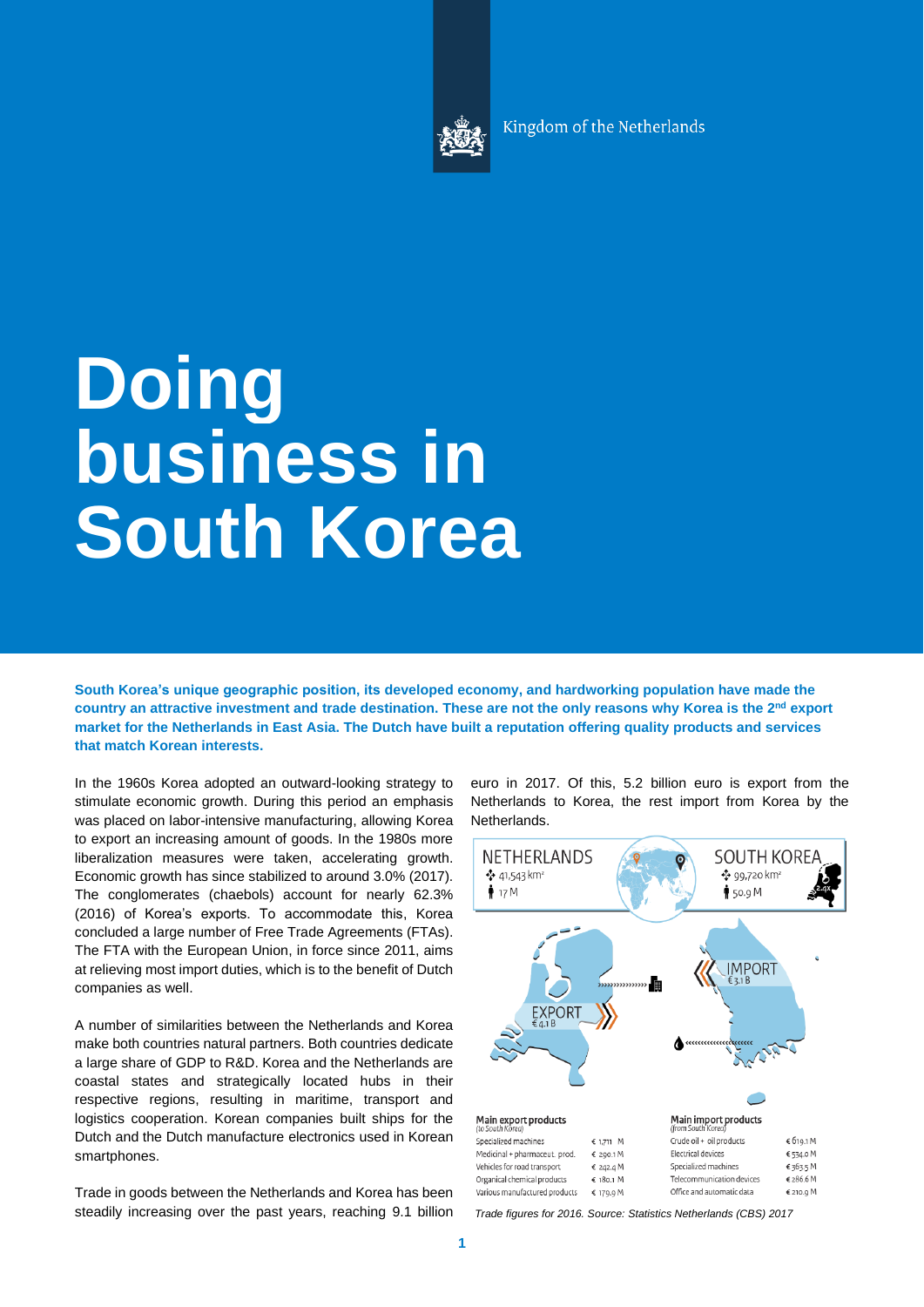## Priority sectors

### Agriculture and Horticulture

### **Agriculture**

The Korean primary agriculture is relatively under-developed compared to other industries. Over the past 40 years nationwide investments have been concentrated on steel, shipping, automotive and IT industries and agriculture has remained behind in development. The average age of farmers is 64 and the farming area per farm is still very small: 1.54 ha. Since 2016 the Korean government is trying to develop its agriculture sector and the Netherlands is frequently mentioned as a model country. Recent trends in the development of Korean agriculture are 1) smart farming though agriculture-IT convergence 2) export-boosting support 3) biosecurity from animal diseases and 4) agrilogistics. In these areas companies from the Netherlands can find opportunities.

### **Food**

Unlike agriculture, the processed food business in Korea is quite developed. Big conglomerates are doing business with processed food, and the efficiency and chain quality are very good. In spite of that, Koreans are increasingly looking for food from abroad to enjoy authentic western food with high quality. The imports of dairy products, meat, beer and confectionary products from the Netherlands are continuously growing.

#### **Vegetable**

Vegetable farming is one of promising sectors in Korean horticulture. The climate is suitable for greenhouse horticulture and big markets such as Japan, China, Russia and South-east Asian countries are nearby. Korea has some success stories with vegetables; Korea is the largest exporter of paprika to Japan. Korean policy makers and researchers are trying to promote greenhouse high-added-value vegetable farming rather than traditional rice farming. However, the development is not making a fast progress due to lack of investment. There have been several attempts to start horticultural business by Korean conglomerates, however due to protests by Korean famers, most of them failed. This also has disappointed Dutch greenhouse builders involved in those projects. Opportunities are still there but there are some challenges remaining.



### **Flower**

The Korea flower industry is having hard time due to decreasing consumption of flowers. It is an unusual phenomenon because per capita income in Korea has increased. Expensive flower prices, inefficient distribution system and cultural aspect could be the reasons. The new anti-bribery law has made the situation even worse. Many farmers left the sector and the local production went down. However, this is giving opportunities to foreign flower exporters. The market still demands high-quality flowers and foreign flowers are replacing local flowers. The export of cut flowers from the Netherlands has increased 208 % over the last 3 years.



### Creative Industries

The gaming industry has become an important sector in Korea with a total revenue of 8.8 billion euro in 2017. It is expected to grow with five percent annually in the next few years. Focus of the industry is shifting to mobile games and VR. It is targeting worldwide audiences and is partnering with global studios and publishers.

In Korea interest for architecture and design is growing. The trend is to improve the quality of life in the cities and embellish them with signature buildings. An increasing number of Dutch architects and designers is successful in Korea. There are also opportunities for luxury consumer products from the Netherlands, as European culture is increasingly popular.

### Energy

As a production-focused economy Korea requires large amounts of energy. Korea imports most of its energy to fulfill this need. Power is mostly generated using coal, followed by nuclear energy. Hydro and other renewable energies so far represent a tiny portion of the total energy used within the country. Korea does not possess sufficient space and weather conditions favorable for large scale wind and solar energy. However, Korea is an increasingly attractive wind energy market as the country continues diversifying its energy mix.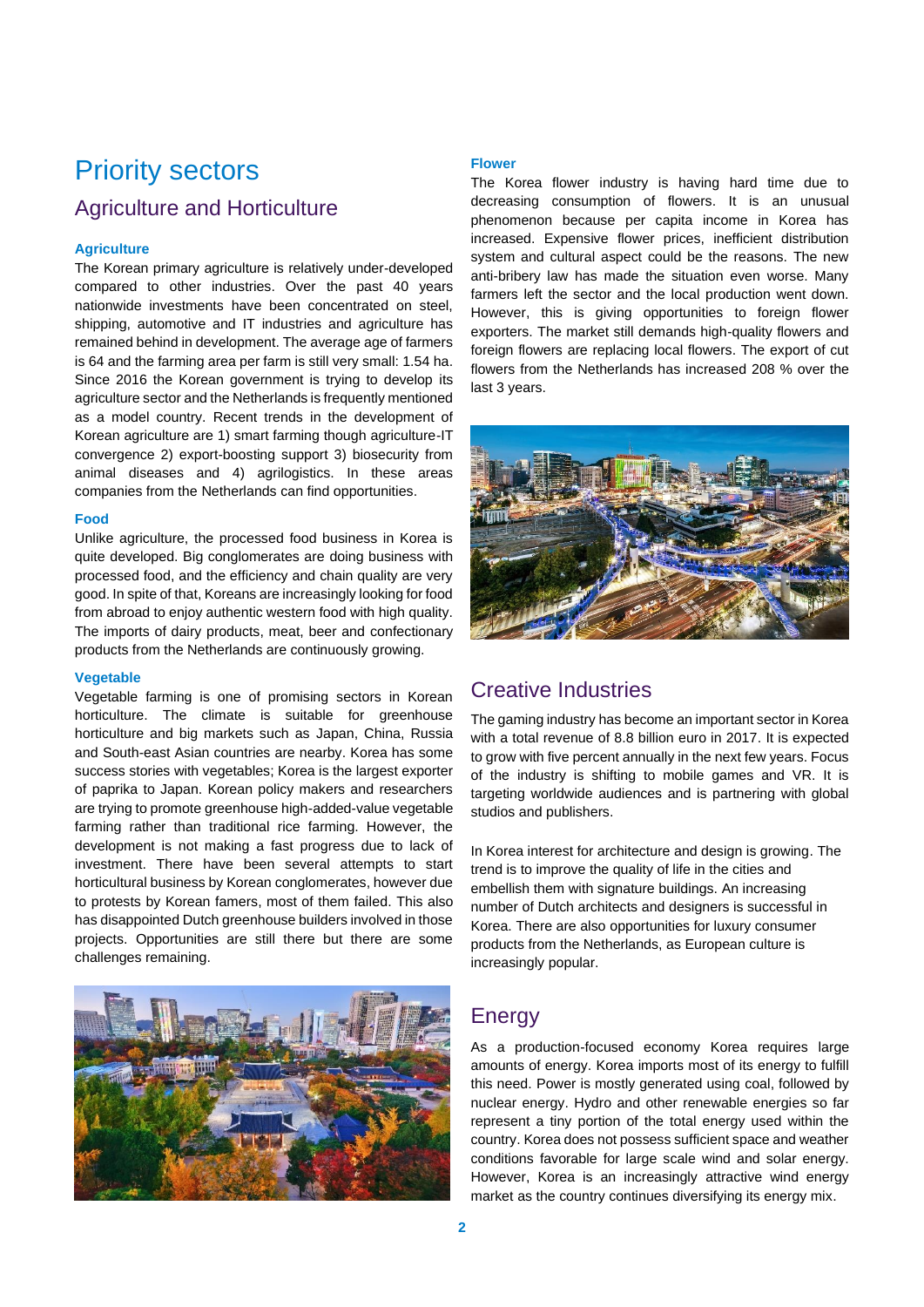In 2017, new Korean president Moon announced an ambitious energy transition, shifting from coal and nuclear to more LNG and renewables. Target for renewable energy is 20% of the energy mix by 2030. This offers business opportunities for Dutch companies, notably in LNG for shipping and offshore wind energy.

### High-tech

High-tech and automotive are the largest earners for the manufacturing-focused Korean export. In these areas Korea belongs to the top of the world. These industries are supported by large government R&D spending. Refining existing products is a key focus for many Korean companies.

### **Technology**

Korean export depends for a large part on the technological devices produced by the various conglomerates (chaebols). Smartphones, TVs, and semiconductors are all manufactured in large amounts by Korean companies. For these products the export has steadily increased over the past few years. Particularly, large amounts of smartphones are sold, with Korean conglomerates representing over 30% (2016) of the worldwide market share in this area. Korean-made TVs represent a significant market share worldwide, of over 32% (2016). In the future Korea will most likely continue to be one of the largest suppliers of these products, faced by increasing competition from Chinese companies.

#### **Automotive**

The automotive sector is dominated by large Korean companies, although foreign cars are becoming increasingly popular. Car parts need to be imported from abroad since these are not locally manufactured. Export of Korean cars is also done on a large scale; Korean car manufacturers such as Hyundai and Kia export cars worldwide.

The popularity of electric vehicles in Korea is gradually increasing and provides business opportunities in the longer run. Smart cities and Smart mobility are key terms, where the integration of various technologies, communication, and infrastructure for example help to reduce car accidents and maximize comfort and efficiency.

#### **5G Network**

5G trials were completed by KT Corporation, the second largest Telecom operator in Korea, during the Pyeong Chang



Winter Olympics in February 2018. The Korean government, local Telecom companies such as SK Telecom, KT and LG U+ as well as broadband operator SK Broadband will launch commercial 5G services in 2019. The well-established fast internet connection brings opportunities for Dutch companies in the smart city and smart industry sector to test their technologies such as autonomous vehicle, ITS, IoT and AR/VR.

### **Logistics**

The Korean government has made a massive investment in construction of infrastructures such as expressway, high speed railway (KTX), subways, seaports and airports over the past decades. Former President Roh Moo-hyun had focused on developing Korea into a logistics hub in North East Asia by



investing a large amount of money into Busan New Port, Gwangyang Container Terminal and Incheon International Airport. Thanks to joint efforts by the public and private firms, the Port of Busan is the 6th largest container port with a throughput of 18 million containers in 2016, while Incheon International Airport has been selected as the best international airport in the world for 10 years in a row.

The Korean government has been making efforts together with the Korean EPC contractors to advance into infrastructure projects (seaports) in the South Eastern countries, the Middle East, Africa and South America etc. over the decade. The Netherlands Embassy in Seoul has been recently seeking to find out business opportunities to jointly participate in infrastructure projects (seaports) in the third nations by formulating strategic business partnership agreements among interested companies between Korea and the Netherlands.

The high speed railroad system within Korea is a vast network linking major cities. These links allow for rapid transportation of people, goods and services throughout the country. Besides railroads there is a highway system supported by toll stations to allow for proper road maintenance.

### **Water**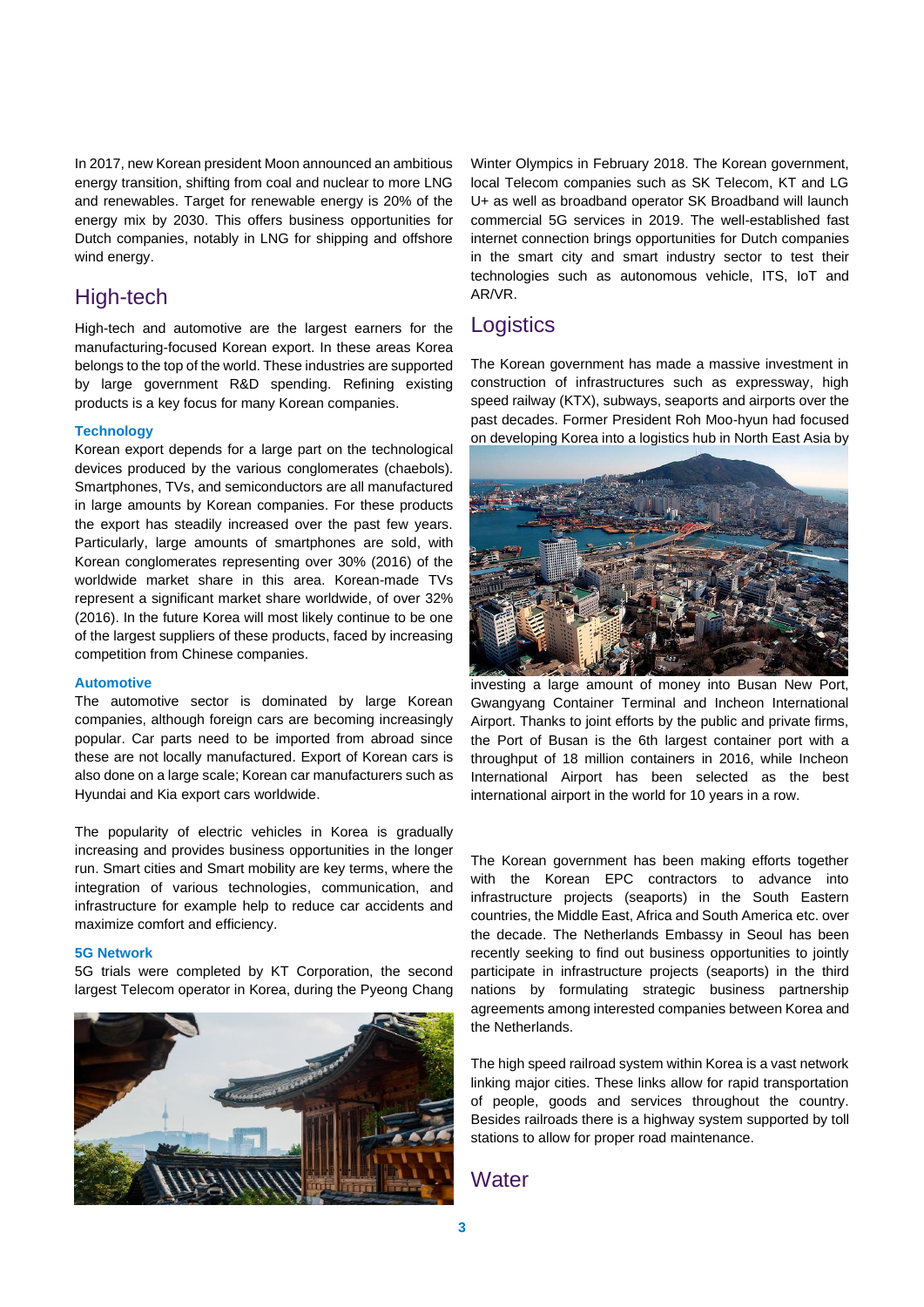#### **Delta and water technology**

Korea is a country with a limited space of arable land and land suitable for living/building and is 'landlocked' by its northern border. The efficient usage of land and effective transportation by sea are essential. There are various ambitious projects and landmarks in Korea that show the strife for advanced delta and water technology to optimally use the land:

- The underwater tunnel near Busan linking the island of Geoje to the mainland.
- The Kyungin Arabetgil is the first inland waterway system to connect Incheon with Gimpo whose length is 18 kilometers. Korea Water Resources Corporation (K-Water) had invested a total of 2 billion USD.
- Incheon Bridge between Incheon and Songdo, which is one of the longest bridges in the world.
- A land reclamation project near Incheon which aims to create more space for factories and living areas. With the expansion of the Incheon harbor, new opportunities present itself with regards to delta and water technology.

#### **Shipbuilding**

Shipbuilding is a core sector. Conglomerates such as Hyundai and Samsung have ensured that Korea is heralded as the largest shipbuilder in the world. For Dutch companies this has resulted in projects such as the world's largest ship: the Prelude FLNG (Floating Liquefied Natural Gas facility) which was manufactured by Samsung Heavy Industries. The largest harbors in Korea are Busan in the southeast, followed by Incheon in the northwest near Seoul.



*Source: Royal Dutch Shell*

### How can we support your business?

The Netherlands Embassy in Seoul offers active support to Dutch companies already present in Korea and Dutch companies interested in doing business in Korea:

• Providing information on sectors and potential business partners.

- Monitoring business opportunities.
- Facilitating trade missions and visiting programs to Korea.
- Organizing meetings with relevant authorities at the local, provincial or government level.
- Providing information on Korean rules and regulations.
- Trouble shooting and assistance in conflict situations.
- Advising on available instruments and services.

### Do's and don'ts in Korea

### Be prepared

For success, get to know the country and its culture, as well as the economic and political climate. Make good use of the knowledge and services available from branch organizations and government authorities. Talk to entrepreneurs and company representatives who have experience with doing business in Korea; for example, by contacting the Dutch Business Council Korea (DBCK).

### Build relationships

Building and maintaining good relationships are essential for doing business in Korea. Initially, Koreans keep the conversation light, usually over dinner or drinks. It requires an **investment of time** that will pay off in the long run. Tip: a reliable local partner can speed up the preparatory work considerably.

### Understand business etiquette

The Korean business culture is complex, which makes having knowledge of their business etiquette even more crucial than in other countries. Particular attention should be paid to the following:

- Be aware that age, seniority and authority matter; Hierarchy is central in Korean culture.
- Prepare some business cards; business cards are important and widely used. Hand business cards over with both hands with your name clearly readable to the other person.
- Call persons by their title and family name; this usually appears as the first part of one's full name (i.e. Mr. Park Minho, Secretary. Should be called Secretary Park).
- Find out whether your counterpart speaks English.
- Be modest and humble about your own achievements. Assertive self-selling is not appreciated in Korea.
- Show up exactly on the agreed time either for dinner or working meetings, especially at meetings with the authorities and introductory/first business meetings.
- Avoid conflict (loss of face).
- In Korea 'yes' means yes, but 'no' can be put in ways that non-Koreans can understand as 'maybe'. For example, 'I will think about it' means 'no'.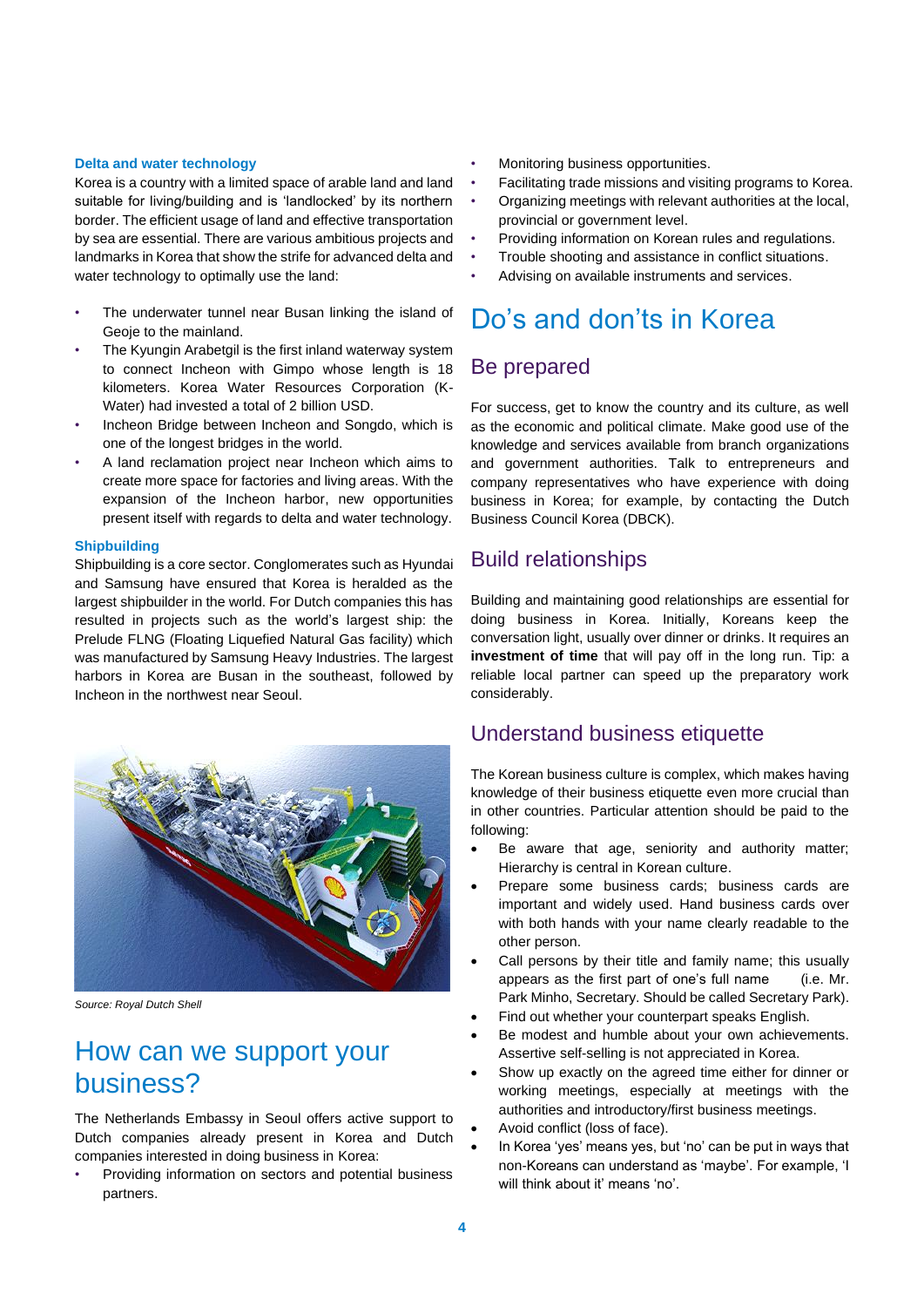Always bring presents with you, make sure to not open the presents you receive in front of the person who gave them.

### Know your challenges

Korea has a lot to offer, but also has many challenges:

- Understand where to expect challenges: culture and language, laws and regulations, intellectual property rights, trade barriers, logistics, personnel and bureaucracy.
- Develop a solid business plan and do market research: set clear goals and ambitions, know your niche market and know about your competitors. Without this background knowledge, starting a successful business operation is most unlikely.
- Talk to peers and people who have experience in dealing with the business culture.

### Act responsibly

The Netherlands' Government supports companies that embrace Corporate Social Responsibility (CSR). Such companies integrate social, environmental, and ethical concerns into their business operations and strategy, working closely with stakeholders.

### Relevant trade fairs, facts & figures

Please refer to the latest overview of trade fairs and exhibitions in Korea to: [www.tradefairdates.com.](https://www.tradefairdates.com/Fairs-South-Korea-Z120-S1.html)

Below is an overview of relevant facts & figures:

| Official name                       | <b>Republic of Korea</b>                                                                                 |
|-------------------------------------|----------------------------------------------------------------------------------------------------------|
|                                     | <b>Unitary Presidential Constitutional Republic</b>                                                      |
| Government type                     | Head of State: President MOON Jae-in                                                                     |
|                                     | Head of Government: Prime Minister LEE Nak-yeon                                                          |
| Population                          | 51.1 million (March 2018), Main cities: Seoul (capital, 9.5 million), Busan (3.5 million),               |
|                                     | Incheon (3.0 million), Daegu (2.5 million)                                                               |
| Area                                | 100,295 km <sup>2</sup> (2.4 times larger than the Netherlands), coastline 2,413 km                      |
| Time difference                     | + 8 hrs. (NL winter time), + 7 hrs. (NL summer time)                                                     |
| Currency                            | Korean Won (KRW): EUR 1 ≈ KRW 1296 (Aug, 2018)                                                           |
| GDP growth rate                     | 3.1% in 2017, 2.9.% (expected 2018), 3.0% (expected 2019) source: World Bank                             |
| <b>FDI</b>                          | 2017: Registered FDI inward: €15bn, outward: €25bn source : OECD                                         |
| <b>Trade volume</b>                 | 2017: \$1,052bn (export: \$573.9bn, import \$478.1bn) source: Korean Ministry of Trade,                  |
|                                     | <b>Industry and Energy</b>                                                                               |
| Inflation                           | 2.3 % (2017) source: World Bank                                                                          |
| <b>Global Competitiveness Index</b> | Rank 26/138 (2017-2018) source: World Economic Forum                                                     |
| <b>Ease of Doing Business</b>       | Rank 4/189 (2017) 5/189 (2016) source: World Bank                                                        |
| <b>Starting a business</b>          | Rank 9/190 (2017) source: World Bank                                                                     |
| <b>Innovation Index</b>             | Rank 1/50 (2018) source : Bloomberg                                                                      |
| <b>Corruption Perceptions Index</b> | 2017: Rank 51/176 (Score 54/100) source: Transparency International                                      |
| <b>Memberships</b>                  | APEC (1989), WTO (1995), OECD (1996), ASEM (2008)                                                        |
| Main trading partners/FTAs          | China, EU, US, ASEAN, Japan. FTAs with among others EU, US, China                                        |
|                                     | Semiconductors, wireless telecommunications equipment, motor vehicles, auto parts,                       |
| Major exports                       | computers, display, home appliances, wire telecommunication equipment, steel, ships,                     |
|                                     | petrochemical.                                                                                           |
| <b>Major imports</b>                | Crude oil/petroleum products, natural gas, coal, steel, semiconductors, computers,                       |
|                                     | wireless communication equipment, automobiles, fine chemicals, textile                                   |
| Dutch-Korean trade                  | The Netherlands is the 2 <sup>nd</sup> EU trading partner for Korea (trade volume 2017: $\epsilon$ 9.1bn |
|                                     | (NL to KR: € 5.2bn, KR to NL € 3.9bn) source: Bank of Korea.                                             |
| <b>Dutch-Korean FDI</b>             | Aggregated Dutch FDI in Korea: €19bn, Aggregated Korean FDI in the Netherlands:                          |
|                                     | €2bn (2016) source: De Nederlandsche Bank                                                                |